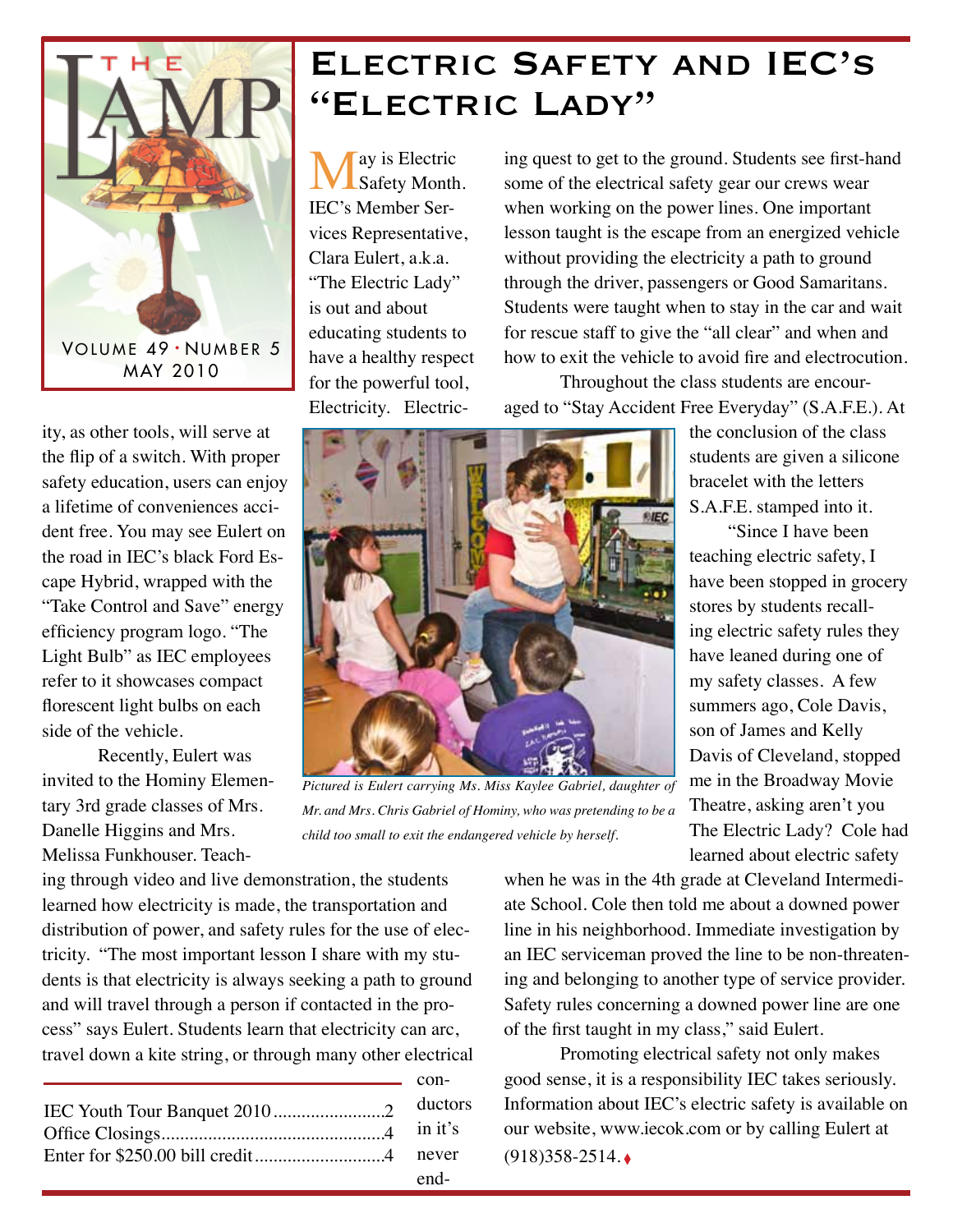## YOUTH TOUR PROGRAMS

## Reward aspiring leaders of our future

Each year, Indian Electric Cooperative offers the Youth Tour Leadership program to high school juniors in its service territory. Participating students are asked to write an essay on a specific cooperative-related topic. This year's topic was "Red, White and GREEN – Why Do Electric Cooperatives Support Energy Efficiency in America?" The essays are reviewed by a panel of independent judges who score them on subject knowledge, originality, composition, grammar, spelling and punctuation. The four students with the highest scoring essays are invited to give oral presentations of their essays at a banquet in their honor. At this level of the competition they are judged on presentation, subject knowledge and originality.

The 2010 finalists for the Youth Tour Leadership Program are Kyle Caldwell, son of Mr. and Mrs. Taylor Caldwell of Pawnee. Nick Cody, son of Mr. and Mrs.

Jim Cody of Pawnee. Mason Parker, son of Mr. and Mrs. Sandy Parker of Fairfax. Mariah Boitel, daughter of Mr. and Mrs. Allen White of Pawnee and Mr. Chip Boitel of St. Louis, MO. Caldwell, Cody and Boitel are students of Mrs. Myra McCurry and Ms. Becky of Pawnee High School. Parker is a student of Mrs. Randi Combs and Coach Brian Edwards of Woodland High School.

This year's Youth Tour Essay banquet was held on March 25th. Students presented their essay to the judges, teachers, family, IEC board members, and IEC employees. Kyle Caldwell and Nick Cody will travel to Washington D.C. to Youth Tour, June 11-17th. Mason Parker and Mariah Boitel will travel to Cooperative Youth Leadership Camp to Glen Eden, CO, July 17-23rd.

IEC offers leadership opportunities for our younger students through the Youth Power Energy



*Back Row: Lillie Syverson, Cassie Roberts, Gerad Poole, Kadie Cardwell, Cole Brumley, Lane Brumley. Front Row: Kyle Caldwell, Mariah Boitel, Nick Cody, Sarah Fielding, Mason Parker*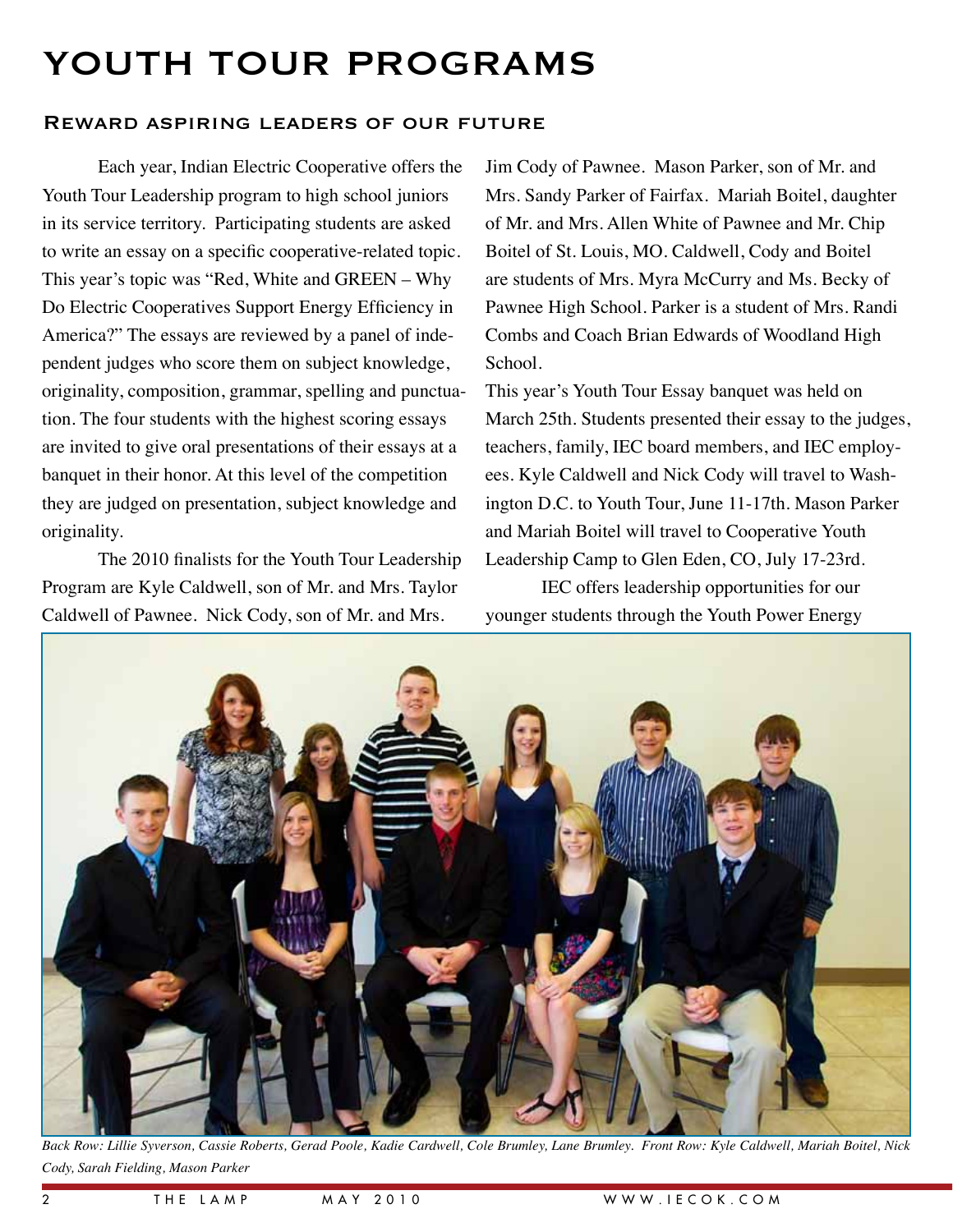Camp Team Essay contest. Two teams of two eighth grade students from Oilton Elementary School won the contest this year. Each team wrote an essay on the assigned topic "Energy Efficiency Begins with Me and Indian Electric Cooperative". All Energy Camp winners will attend camp, June  $1 - 4$ , 2010.

The 2010 Energy Camp winners are Lillie Sy-



verson, daughter of Mr. and Mrs. Jon Syverson of Jennings. Cassie Roberts, daughter of Mr. and Mrs. Cody Roberts of Drumright. Kadie Cardwell, daughter of Mr. and Mrs. B. Zane Lasater and

ing of Cleveland. IEC Ambassadors to Energy Camp are Cole and Lane Brumley, sons of IEC Fairfax Division Lineman Foreman, Mr. Bill Brumley and Mrs. Kelley Brumley of Ralston. Cole and Lane attend Ralston Middle School and are students of Mrs. LaDonna Bartlett.

The IEC Youth Tour Leadership and Youth Power Energy Camp programs promote excellence. They

encourage learning from the past, forming opinions and researching new ideas to improve the future. Encourage participants to lead those who share



*Nick Cody*

the vision to affect positive change.

If you or an upcoming high school junior or middle school eighth grader you know embrace the prospects and rewards of leadership IEC invites you

*Mariah Boitel*

Mr. Roy Cardwell of Oilton. Gerad Poole, son of Mr. and Mrs. Dan Poole of Oilton. Children

of Indian Electric Board members and employees are ineligible to compete in the IEC youth pro-



*Mason Parker*

grams. However, they are encouraged to participate in Youth Tour and Energy Camp as IEC Ambassadors at their parents' expense. IEC Ambassadors to Youth Tour in Washington D.C. is Sarah Fielding, daughter of IEC Board President, Dr. Greg Fielding and Mrs. Liz Field-



to come on tour with us. Youth Tour will begin again in the fall. Interested contestants for the 2011 Youth Tour programs can receive contest information on our website, www.iecok.com after the beginning of the 2011 school year or by contacting Clara Eulert at (918) 358- 2514. Classroom visits are welcomed and available by appointment. ◊